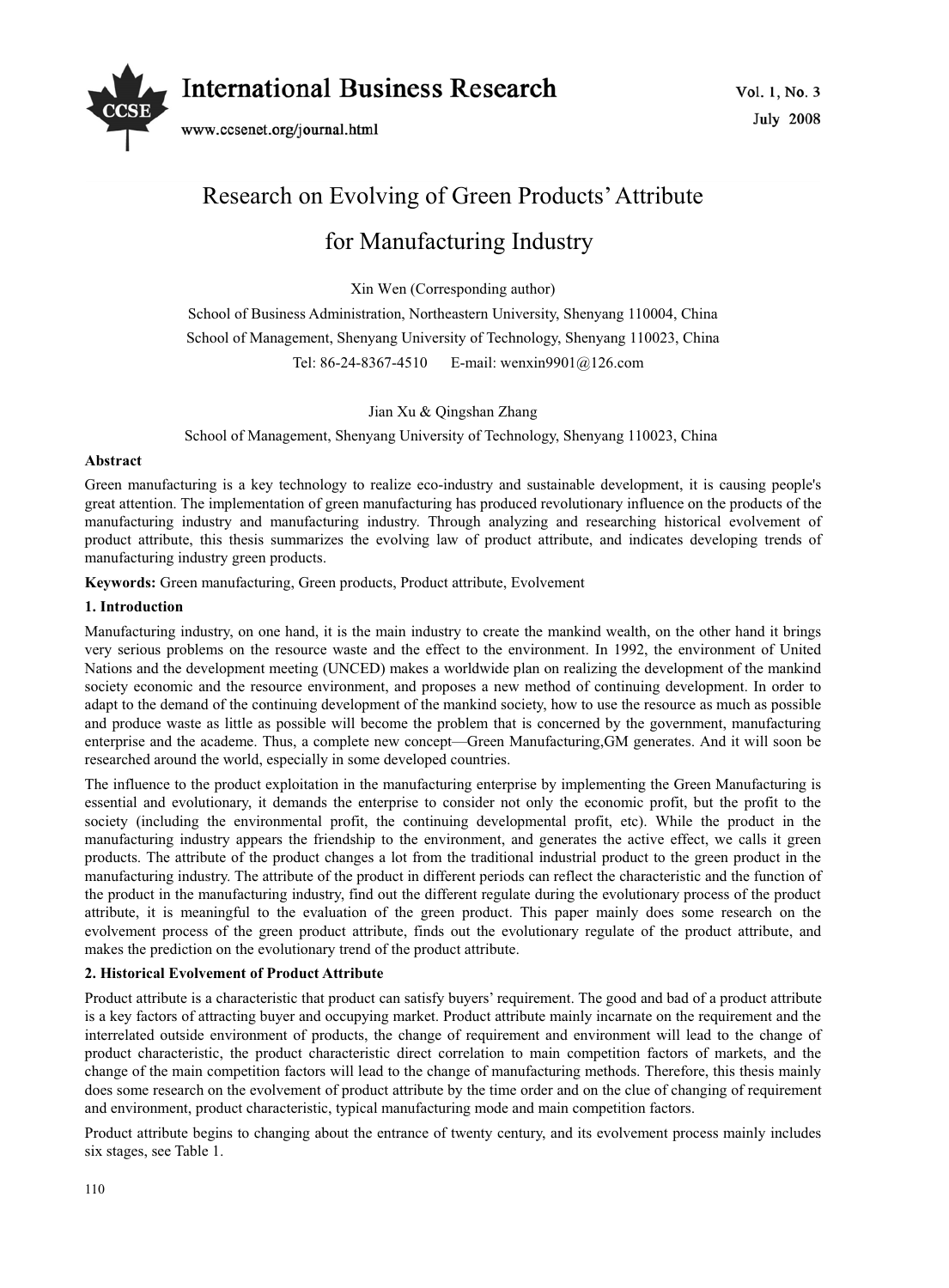From Tab.1, we can conclude that the products' typical manufacturing mode is mass production before the fifties of the20th century, at the time, products' demanding exceeds supplying, the market belongs to sellers', products incarnate economy attribute. From the fifties of the20th century, the products' typical manufacturing mode has experienced the first transition, until the mid-term of nineties, it has experienced Lean Production, Agile Manufacturing and Mass Customization. In this stage, products' supplying exceeds demanding, the market belongs to buyers', products incarnate economy and technology attribute. From the mid-term of nineties of the20th century, the products' typical manufacturing mode is experiencing the second transition, this is a new overfly, in this stage, the requirement of the buyers are more rational, and demand that the products' manufacturing, using and recycling obtain harmonious developing of human and nature.

Green manufacturing demands green products. Green products of manufacturing industry are differ from traditional products, see table.2. From sustainable development, environmental ethic, environmental consciousness design and technology mode, the exploiture of green products should bring environmental protection and 'environmental problem' into all aspects of products and their exploiture manufacturing, then make them into interior and core, in other words, products not only demand anciently stressed the attribute of economy and technology, but green nature(Table2).

# **3. The Evolving Law of Product Attribute**

*3.1 From the chronological order, the change of the product attribute in the manufacturing industry becomes faster and faster.* 

The 1st evolution takes about 50 years, the 2nd takes about 20 years, while the 4th and the 5th take only about 4-5 years. The speed of evolution of the product attribute accelerates mainly because the development of the science improvement, the complex of the producing process, and the information technology becomes an important factor of the productivity.

# *3.2 From the production mode, the production of the manufacturing industry mainly trend to the production based on the technology.*

From handwork to mass production, there are the division the work of physical work and brainwork during the labourers. In the LP, the labourer require many skills.In the CIM, there are come forth the sciential workers, the workers mainly depend on knowledge and handle skills, their physical force is subordination. In the AM, Mass Customization and GM, the sciential workers gradually increasing and become main body, the division gradually disappearing, every people will deal with brainwork, let roboticized machine to deal with physical work.

*3.3 From the main competitive factor, at different times, the extent of influence that they demand the product and service is different, and changes with the increasing of the consumer's consumption level.* 

From the Fig.1, we can get the idea: at first, the price is the main competitive factor, and then to the quality, kinds, time, credit, environmental protection in the end, and we can get from Tab.1 and Fig.1, under different competitive factor, the product's attribute is different, from the economic attribute to both economic attribute and technologic attribute, and even more, including the environmental attribute, resource attribute, energy attribute and social attribute.

# *3.4 From the product characteristic, products first are from singleness, reiteration to diversification, then trend to individuation, their parts' modularization.*

From no serving to beginning to emphasize serving, then trend to Characteristic serving including no-used and treated. Therefore, now manufacturing enterprise not only pay attention to the course of products' manufacture, but to the course of products' rejection, recycling, disposing and reuse, this is also nowadays what we called 'product life-cycle' and 'product multi-life-cycle'.

*3.5 From the requirement of products, the consumers' requirement is from the basic 'have' to 'have', then to various requirement, in time and exact and cleanness, low pollution.* 

This show the consumers' requirement more sense, and products' manufacturing and use not only satisfy consumer and enterprise, but society, environment and sustainable development.

In a word, the development and evolvement of manufacturing and its products attribute have strong disciplinarian, the content of products attribute are also gradually enrichment and plenary. On the base of above, we can conclude that the evolving trend of green product attribute.

#### **4. Developing Trends of Green Products Attribute**

The evolving of products attribute is more close relation to the change of manufacturing mode. The mode experienced a series of development and change, become GM. GM is differ from traditional mode, it is a sustainable development mode of modern manufacturing, and it is a modern manufacturing mode considering synthetically the effect to the environment and the efficiency of the resource, and its goal is to make the smallest bad effect to the environment, the highest efficiency of the resource. GM is more important to intending manufacturing, many scholars at home and abroad have researched on GM in recent years, summarizing current researching, we can conclude the developing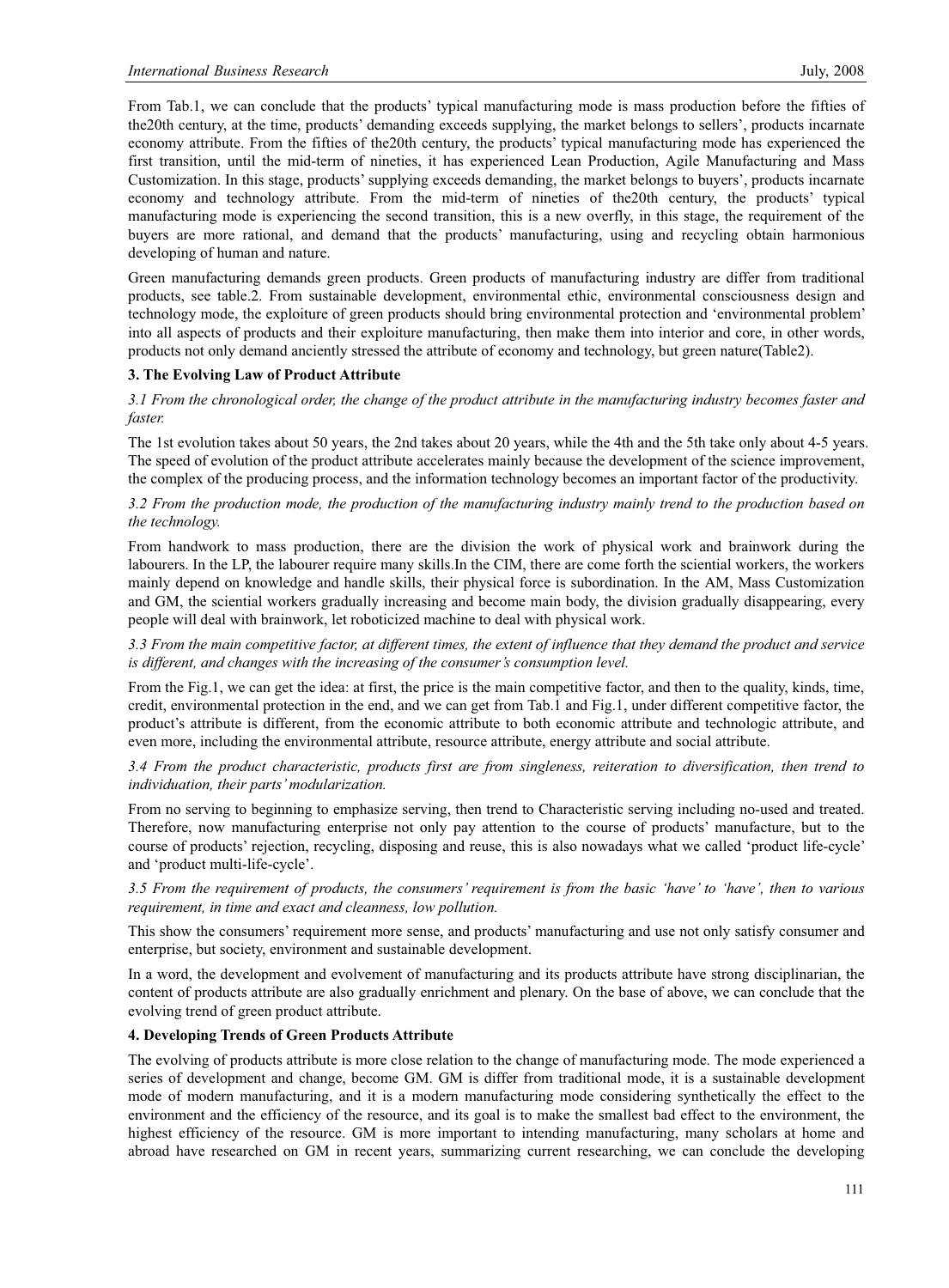trends of GM, it is globalization, socialization, integration, parallelization, intelligence, informatization.

To sum up the historical evolvement and evolving law of products attribute, and the development trend of GM, we can conclude the development trend of products attribute:

#### *4.1 The manufacturing technology of products will become more advanced.*

Green products emphasize on analyzing problem from entire life circulation, therefore, its advanced technology mainly incarnate on the progress of every technology, the progress of function and using nature, the technology's progress of recycling and reusing.

# *4.2 The range of green will become more extensive.*

The green is the base of carrying out correspond sustainable development of economy, environment and society. Therefore, the green nature of intending product not only incarnate on the last product, but every stage of manufacturing course, use, recycling and reusing.

# *4.3 The range of economy will become more wide.*

From the view of life circulation, the economy not only can reflect all characteristic of product life circulation, it mainly include the cost of product life circulation, benefit from life circulation. The cost of green products is charged with enterprise, user and society, its benefits is also shared by this three aspects.

# *4.4 The life-cycle and multi-life-cycle nature of product will gradually become strengthen.*

Because the 'green' of green products incarnate on every stage of life-cycle, green products life-cycle is differ from anciently descriptive, it is refer to all time from requirement identifying, exploitation design to recycling. But products multi-life-cycle include the time of current life-cycle, and also include the time of its parts' disusing and rebirth using after current product discarding or no-using. Therefore, green products demand synthesize considering environmental effect, synthesize utilizing resource, product life-cycle and recycling time.

# **5. Conclusion**

The view of continuing development and green manufacturing mode has been accepted by many governments and the society widely, and the research and the implementation appears the trend of more and more international and law, it has formed a irreversible social power which challenges to the traditional manufacturing industry, it now affects and change the trend of the market. Currently, a coherent prospect at home and abroad is that the manufacturing industry in the future should be the one that could protect the environment; green manufacturing is the choice to implement the manufacturing mold of continuing development, the development and design of the green product should be the regulation in the enterprise, the coming product should all come into the green series.

# **References**

Chen Rongqiu, Zhou Shuiyin. The theoretic and practice of manufacture management[M]. Beijing: Renmin university of China press, 2002.

David F, Criambrone, Boca R. Environment life cycle analysis[M]. New York: Lewis Publishers, 1997.

F Liu, X H Chen, J Liang. The Materials and Energy Flowing Model of Manufacturing Systems[J]. China Mechanical Engineering, 1997, 8(4): 78-80.

F Liu, Z J Xu, B Dan, etal. The Implement and Characteristics of the Energy in Manufacturing Systems[M]. Beijing: China Machine Press, 1995.

Henrik W, Micheal H, Leo A. Environment assessment of products[M]. London: Chapman Hall, 1998.

Lars Hvam. A procedure for building product models[J]. Robotics and Computer-Integrated Manufacturing 1999(15): 77-87.

Melnyk S A, Smith R T. Green Manufacturing. Society of Manufacturing Engineers[R], USA, 1996:1-25.

Veikko J., Pohjola, Paivi Rousou. Using holistic product models to describe industrial production[J]. Resources. Conservation and Recycling, 2002(35): 31-43.

X.Y. Xu, Y.Y. Wang. Multi-model technology and its application in the integration of CAD/CAM/CAE J]. Journal of Materials Processing Technology, 2002(129): 563-567.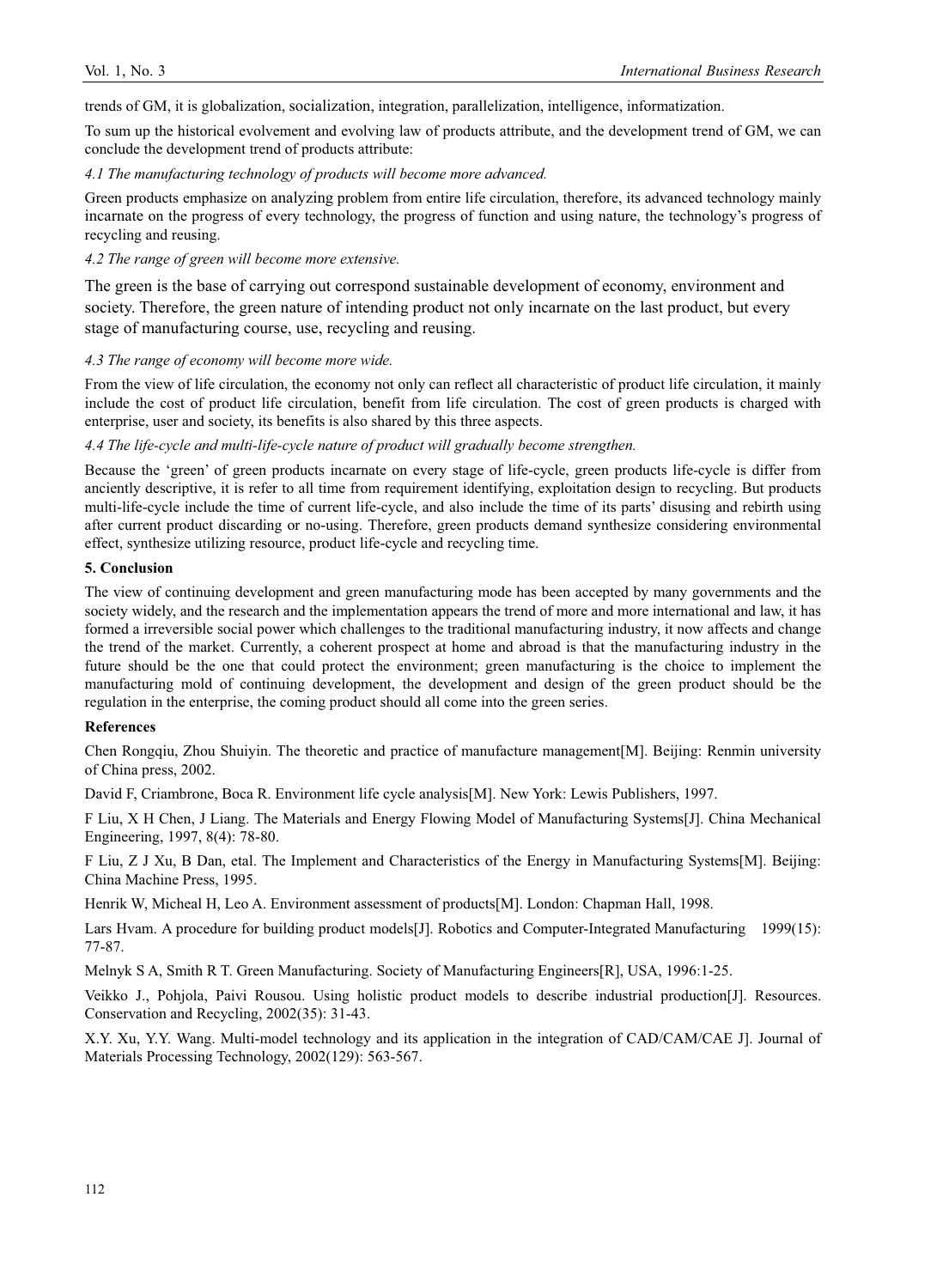|  | Table 1. Historical Evolvement of Product Attribute |
|--|-----------------------------------------------------|
|--|-----------------------------------------------------|

| N <sub>o</sub> | Time                                                                | Requirement and<br>Environment                        | Product<br>Characteristic                                                            | Typical<br>Manufacturing<br>Mode                 | Main<br>Competition<br>Factors |
|----------------|---------------------------------------------------------------------|-------------------------------------------------------|--------------------------------------------------------------------------------------|--------------------------------------------------|--------------------------------|
| 1              | From the<br>beginning of the<br>$20th$ century                      | Mass Requirement,<br>Solving the<br>problem of 'have' | Singleness,<br>reiteration                                                           | Mass Production                                  | Price                          |
| $\overline{2}$ | From the fifties of<br>the 20 <sup>th</sup> century                 | Solving the<br>problem of 'good'                      | Many models<br>Standard,<br>beginning to stress<br>serving                           | Lean<br>Production(LP)                           | Quality                        |
| 3              | From the seventies<br>of the 20 <sup>th</sup> century               | Various<br>requirement                                | Many varieties<br>small batch<br>products and<br>serving, low<br>repetition          | Computer<br>Integrated<br>Manufacturing(CI<br>M) | Variety                        |
| $\overline{4}$ | From the mid-term<br>of eighties of<br>the 20 <sup>th</sup> century | The requirement of<br>in time, nicety                 | Manufacturing<br>each model, no<br>repetition                                        | Agile<br>Manufacturing(A<br>M)                   | Time                           |
| 5              | From the<br>beginning of the<br>nineties of the $20th$<br>century   | Characteristic<br>requirement                         | Characteristic<br>manufacturing and<br>serving, standard<br>module                   | <b>Mass</b><br>Customization                     | Credit                         |
| 6              | From the mid-term<br>of nineties of<br>the $20th$ century           | Cleanness, low<br>pollution                           | Characteristic<br>manufacturing and<br>serving including<br>rejection and<br>treated | Green<br>Manufacturing(G<br>M)                   | Environmental<br>protection    |

Table 2. The Difference of Traditional and Green Products

| <b>Traditional Products</b>                                         | <b>Green Products</b>                                                                             |  |  |
|---------------------------------------------------------------------|---------------------------------------------------------------------------------------------------|--|--|
| attribute of basic<br>Possess the<br>and<br>economy                 | Possess the attribute of basic, economy, technology,<br>environment, resource, energy and society |  |  |
| Time.<br>Competitive<br>advantage<br>from<br>Quality, Cost, Serving | Competitive advantage from green nature advantage<br>on the base of TOCS                          |  |  |
| The nature of economy and technology                                | The nature of economy, technology, green, life-cycle                                              |  |  |
| solution of including<br>physical<br>A<br>products and serving      | An integrated 'solution' of including<br>physical<br>products, serving and recycling              |  |  |
| Satisfy buyers                                                      | Satisfy all aspects of buyers, environment and society                                            |  |  |
| Meet current requirement                                            | Meet current and coming requirement                                                               |  |  |